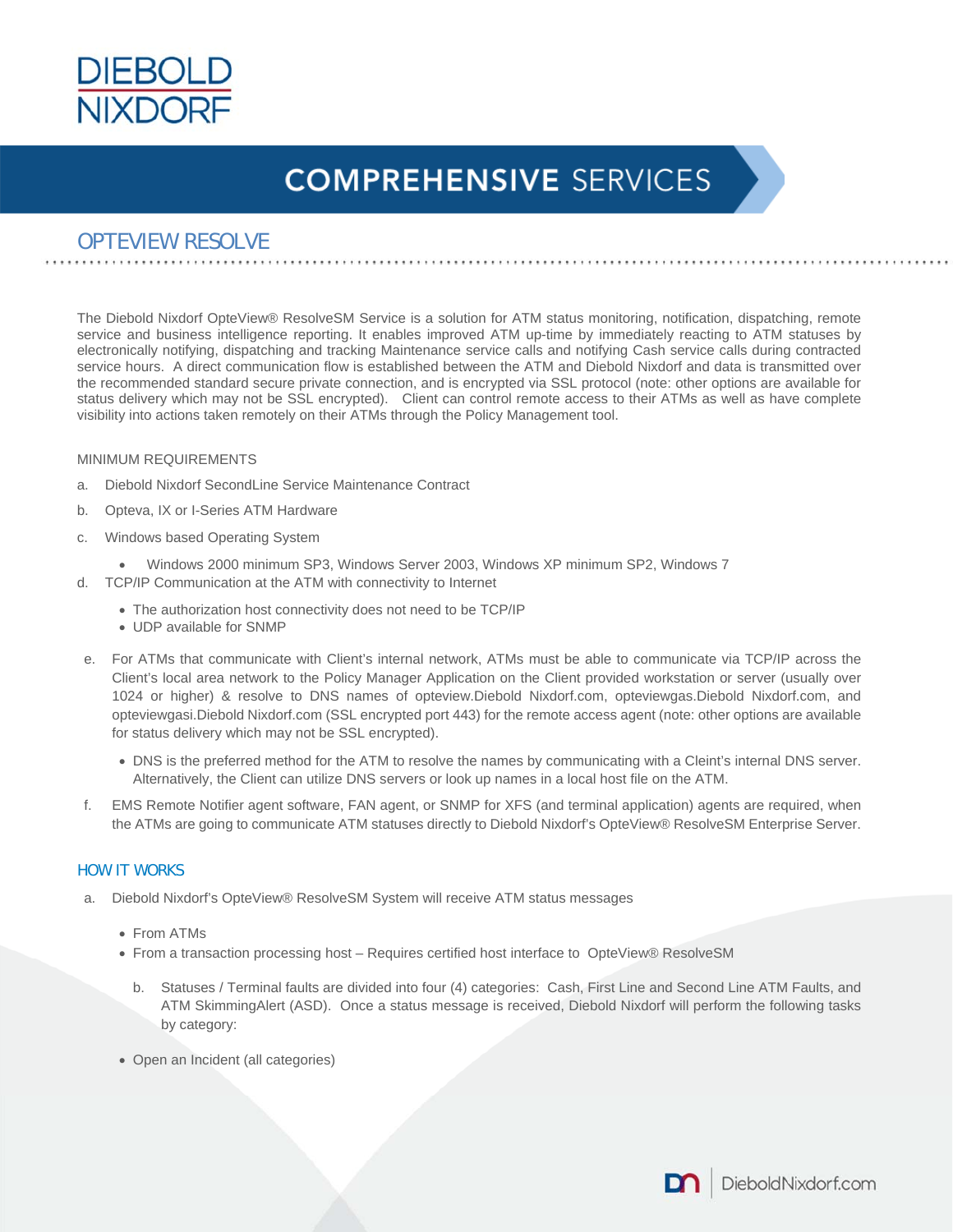

- Each automated communication and contracted service activity is tracked as the service call progresses until it is closed, which occurs when the ATM is repaired and placed back in service or for ATM SkimmingAlert for OpteView Resolve, when an "alarm reset" event is received. Diebold Nixdorf does not dispatch service technicians for cash and ASD incidents.
- Cash faults
	- Notify up to three (3) email contacts per ATM per escalation level
		- Provides up to three (3) escalation levels per ATM
	- Notifications available via email and Interactive Voice Response ("IVR")
		- Client can designate notification hours per contact
		- Email can be sent in a text message format to mobile phones
		- Retries for email are only done if the emails are not handed off to the email server correctly
		- Email includes a notification when the incident closes in OpteView® ResolveSM
		- IVR notifications can have hours defined
		- Retries for IVR calls are done if no single contact at a given escalation level acknowledges the call (For instance, if there are three contacts only one has to acknowledge the call for the system to consider it successful)
		- IVR does not include a notification when the incident closes in OpteView® ResolveSM
- First Line ATM faults
	- Dispatch of Diebold Nixdorf technician when terminal has corresponding Diebold Nixdorf First Line on-site service contract
		- Dispatches occur 24 hours (dependent upon DECAL availability)
		- If the dispatch occurs outside of contract hours the call is scheduled for the beginning of the next set of contract hours
	- Notify up to three (3) email contacts per escalation level
		- Provides up to three (3) escalation levels
	- Notifications available via email and IVR
		- Client can designate notification hours per contact
		- Email can be sent in a text message format to mobile phones
		- Retries for email are only done if the emails are not handed off to the email server correctly
		- Email includes a notification when the incident closes in OpteView® ResolveSM
		- IVR notifications can have hours defined
		- Retries for IVR calls are done if no single contact at a given escalation level acknowledges the call (For instance, if there are three contacts only one has to acknowledge the call for the system to consider it successful.)
		- IVR does not include a notification when the incident closes in OpteView® ResolveSM
- Second Line ATM faults
	- Dispatch of Diebold Nixdorf technician when terminal has corresponding on-site service contract. If Client does not have a Diebold Nixdorf First Line contract, then notification will be to Client's First Line provider who will be responsible for contacting Diebold Nixdorf to arrange with the Diebold Nixdorf Second Line technician the time for the two parties to meet at the terminal.
		- Dispatches occur 24 hours (dependent upon DECAL availability)
		- If the dispatch occurs outside of contract hours the call is scheduled for the beginning of the next set of contract hours
	- Notify up to three (3) email contacts per escalation level
		- Provides up to three (3) escalation levels

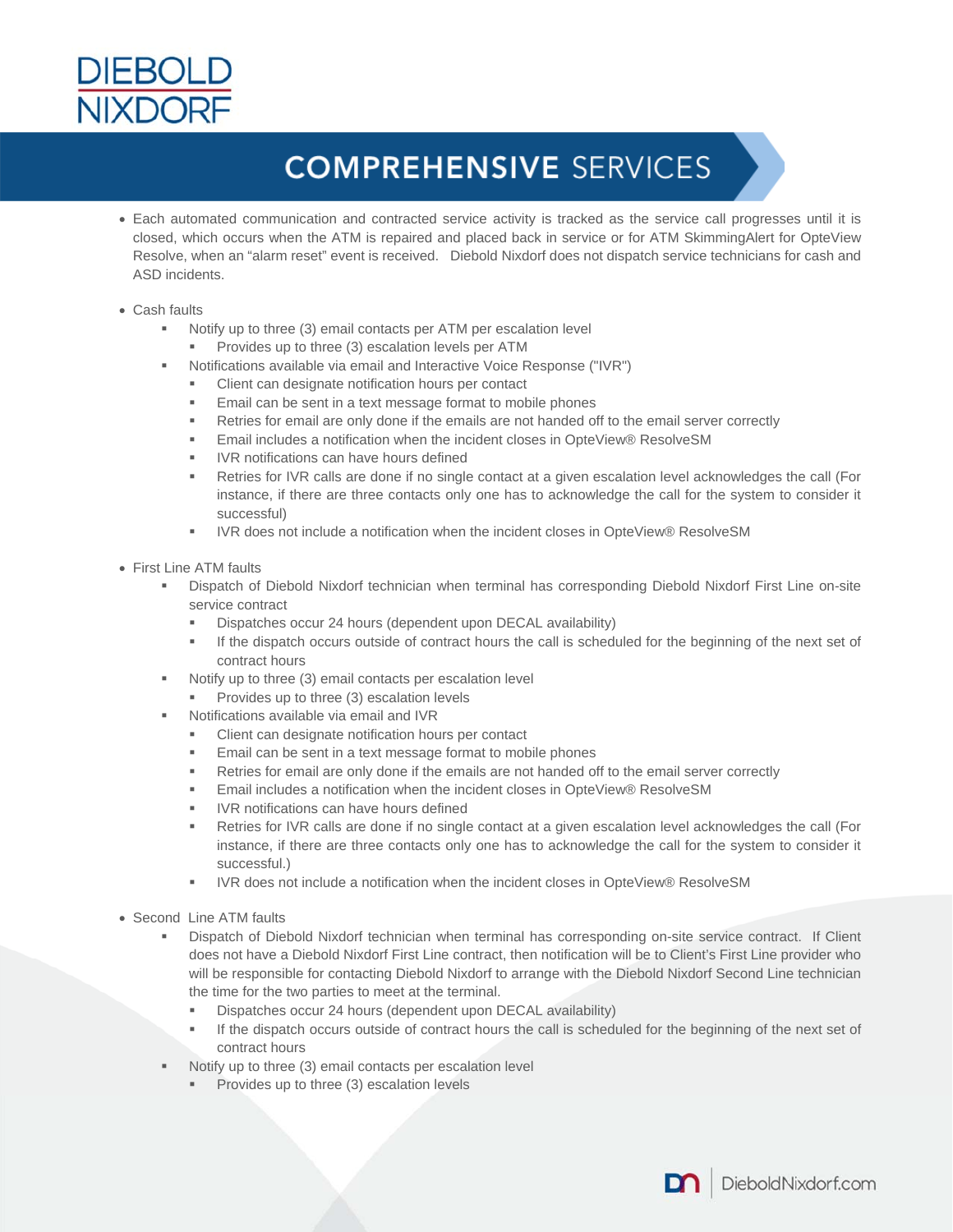

- Notifications available via email and IVR
	- Client can designate notification hours per contact
	- Email can be sent in a text message format to mobile phones
	- Retries for email are only done if the emails are not handed off to the email server correctly
	- Email includes a notification when the incident closes in OpteView® ResolveSM
	- IVR notifications can have hours defined
	- Retries for IVR calls are done if no single contact at a given escalation level acknowledges the call (For instance, if there are three contacts only one has to acknowledge the call for the system to consider it successful.)
	- IVR does not include a notification when the incident closes in OpteView® ResolveSM
- ASD faults
	- Notify up to three (3) email contacts per ATM per escalation level
		- Provides up to (3) escalation levels per ATM
	- Notifications available via email
		- Email notifications are always 24 hours
		- Email can be sent in a text message format to mobile phones
		- Retries for email are only done if the emails are not handed off to the email server correctly
		- Email includes a notification when the incident closes in OpteView® ResolveSM

#### Remote Service Access

- a. Diebold Nixdorf's OpteView® operations will receive OpteView® messages from a Diebold Nixdorf ATM covered by Diebold Nixdorf's Second Line Service via the OpteView® Agent and OpteView® ResolveSM Service.
- b. Once a message is received, Diebold Nixdorf OpteView® Remote Support operations may perform the following tasks, depending on the nature of the received status data:
	- Initiate a communication session with the ATM based on permissions set by the Client.
	- Perform one or more diagnostic tests.
	- Fix the machine remotely or recommend to a Diebold Nixdorf technician who will service the machine, recovery solutions and/or parts needed for the repair.

#### OpteView® ResolveSM System Architecture

- a. OpteView® ResolveSM Software Agents must be installed on each ATM and the ATM must be configured to allow the Agent to provide a secure defined private connection to Diebold Nixdorf via SSL communications for remote access
	- NOTE: Status delivery may not be SSL encrypted; alternative options may be utilized depending on terminal software levels:
		- o Diebold Nixdorf Remote Notifier or Agilis Fault Alarm Notifier (FAN) outbound TCP/IP over private connection to Diebold Nixdorf
		- o SNMP bi-directional UDP over private connection to Diebold Nixdorf
- b. OpteView® ResolveSM Agents include an agent for remote service and agent(s) for status reporting. The ATM performs a DNS query to look up the TCP/IP address of the OpteView® Enterprise Server at Diebold Nixdorf. This query can be resolved by the Client's internal server, DNS servers, or by looking up an entry in the ATM's local host file.
- c. The ATM initiates an outbound connection across the Client's network (via firewall, proxy servers or routers) to the OpteView® Enterprise Server within the Diebold Nixdorf System DMZ.

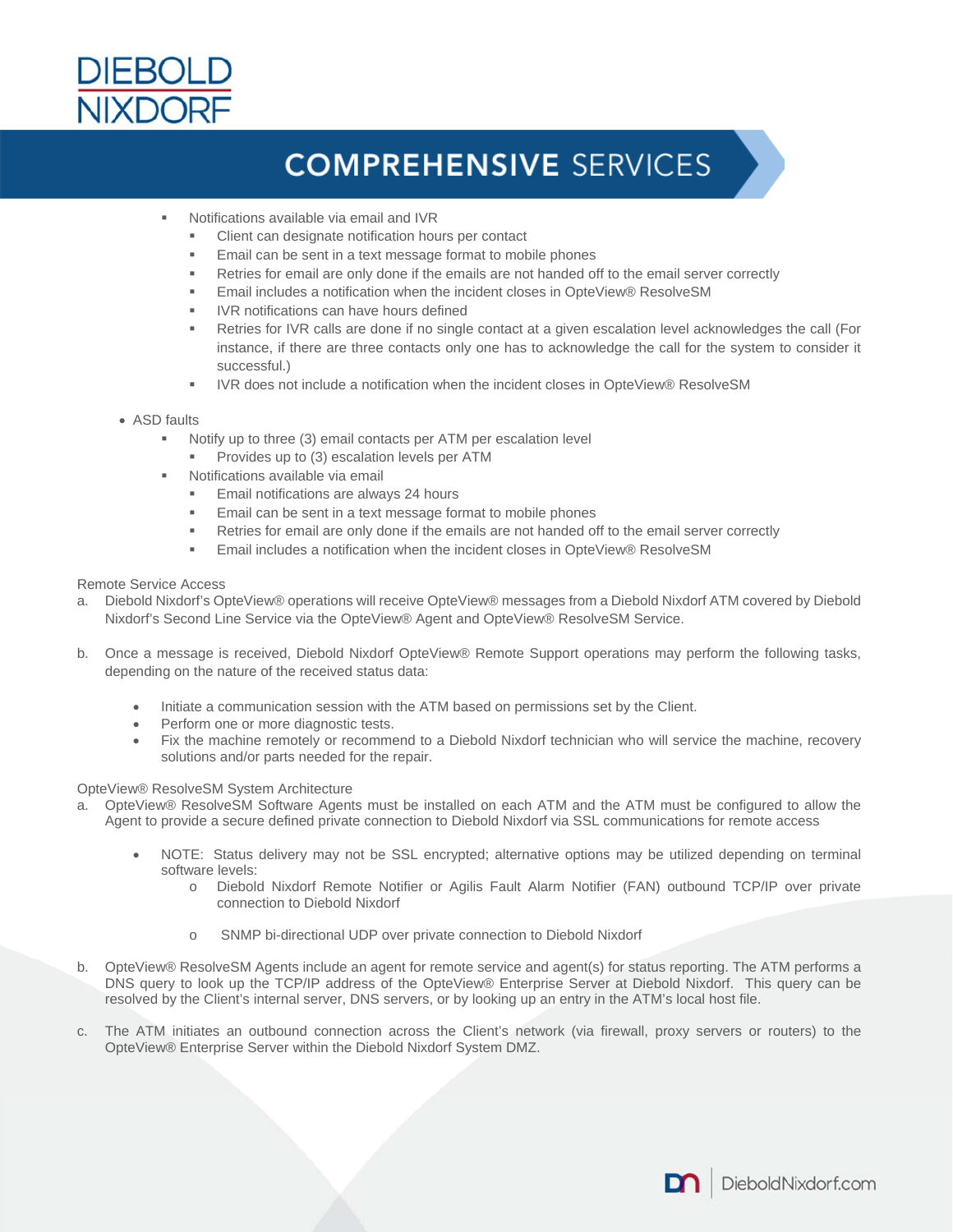

- A Firewall rule may need to be added to the Client Management server or locally at the ATM to allow the agent's ekernel.exe to access the OpteView® Enterprise Server outbound over TCP/IP
	- o The above rule will also allow the OpteView® ResolveSM Agent's ekernel.exe to access the Policy Manager Application on the Client's network. However, if additional application security is required, two rules may be added: one for ekernel.exe outbound port 443 (Agent to OpteView® Enterprise Server) and one for ekernel.exe outbound port 1024 (Agent to Policy Manager Application) where 1024 is the port number specified during Policy Manager Installation.
- The OpteView® ResolveSM Agent will communicate with the Diebold Nixdorf OpteView® ResolveSM Enterprise Server by first passing through Client's TCP/IP network. Client will route all OpteView® ResolveSM Agent traffic via secure private connection to Diebold Nixdorf using DNS addresses opteview.Diebold Nixdorf.com, opteviewgas.Diebold Nixdorf.com, and opteviewgasi.Diebold Nixdorf.com.
- d. The OpteView® ResolveSM Agent authenticates itself to the OpteView® ResolveSM Enterprise Server at Diebold Nixdorf via an independent third party digital certificate.
- e. The ATM makes an outbound connection via SSL (port 443) to verify the authenticity of the digital certificate for Diebold Nixdorf's OpteView® Enterprise Server.
- f. The ATM registers itself with Diebold Nixdorf's OpteView® Enterprise Server via a unique Diebold Nixdorf assigned serial number.
- g. A periodic message is sent from the Policy Manager Application on the Client's network to the ATM to download any updates to the ATM's security policy. This policy is defined, maintained, and is the responsibility of the Client.

OpteView® ResolveSM Policy Manager Application

- a. For the Client to have visibility and control over remote access, Diebold Nixdorf will provide for the duration of the OpteView® ResolveSM Service and while the Electronic Access Agreement for OpteView® Agents remains in effect a Policy Manager Application.
- For Client ATMs that communicate with their internal network, the Policy Manager Application is to be installed on a Client provided workstation or server inside the Client's network
- For Client ATMs that do not communicate with their internal network and are directly connected via a Diebold Nixdorf provided communication path, the Policy Manager Application is hosted in Diebold Nixdorf's Managed Services Data.
- b. Each applicable ATM (OpteView® ResolveSM Agent) must be able to communicate with the Client's Policy Manager Application on the Client's internal TCP/IP network or must be directly connected to the Diebold Nixdorfhosted Policy Manager via a Diebold Nixdorf provided communication path.
- c. The ATM makes a connection to the Policy Manager Application using standard http on TCP/IP port 1024 (or an alternative port if needed).
- d. The ATM keeps a current copy of its policy as defined by the Client in the Policy Manager Application on its hard drive. This policy is consulted before allowing any action to be taken between the OpteView® ResolveSM Agent on the ATM and the Diebold Nixdorf OpteView® ResolveSM Remote Support operations group. The local policy is verified each time the OpteView® ResolveSM Agent checks in with the Policy Manager and is updated only if the defined policy has changed.
- e. The Client hosted Policy Manager Application notifications use a Client provided email address and exchange. For this reason, the Policy Manager work station or server must be able to access the Client email system.

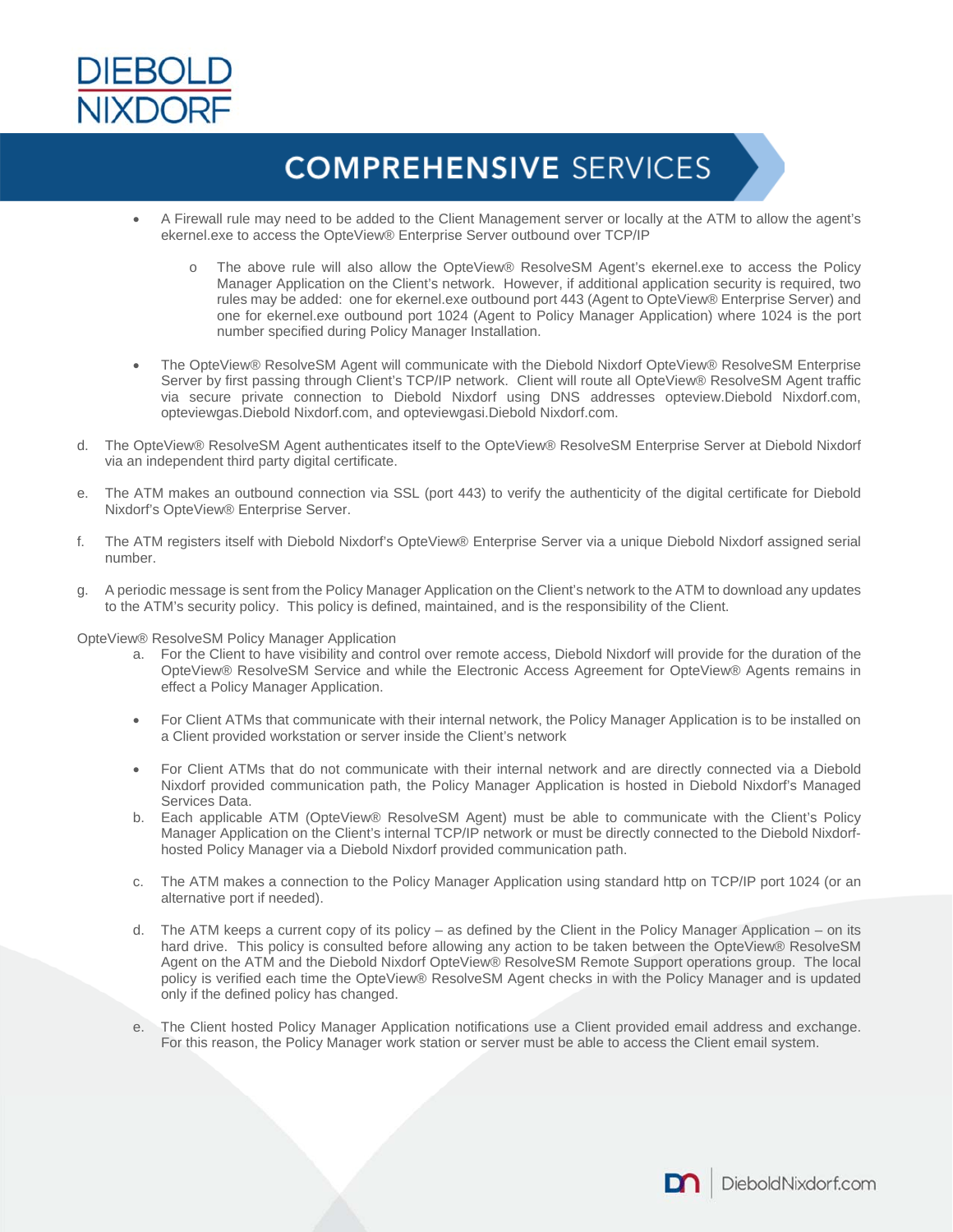

### PERFORMANCE REPORTING

Reporting is available to help the Client analyze performance, pinpoint problem areas and plan corrective action. Diebold Nixdorf OpteView® ResolveSM reports are provided via SERAS, the Services Electronic Reporting Access System, which is a secure web based reporting system. Reports are available in SERAS for 90 days. Reports include:

- a. ATM availability reporting for one ATM or a group of ATMs
	- Lists the ATM ID, site name, total time for calculations
		- o down time related to communication faults and percentage
		- o down time related to hard faults and percentage
		- o down time related to supply faults and percentage
		- o degraded time and percentage
		- o down time and average availability
- b. Most Frequent Faults for one ATM or a group of ATMs
	- Identifies the frequently reoccurring statuses that generated trouble tickets for the ATM network
	- Each status indicates the fault code, count, amount this fault contributed to the degraded time, and the amount this fault contributed to the down time for the requested period. ATM SkimmingAlert events, if applicable, will be included in this report.
- c. ATM Status Messages
	- Provides ability to locate a specific ATM status message by date, ATM, site, fault code or device status
- d. Trouble Ticket Overview
	- Ticket number
	- Open date (time the ticket was opened in the dispatching system)
	- Arrival date (time a technician arrived)
	- Completion date (time ticket was closed in the dispatching system)
	- Ticket status
	- Average arrival time and average completion
- e. Trouble Tickets
	- Provides ability to locate a specific trouble ticket and its details
- f. Downloads of Reports
	- SERAS storage availability allows Client to analyze and archive reports for a period of 90-days after reports are posted

### IMPLEMENTATION PROJECT – DIEBOLD NIXDORF RESPONSIBILITIES

a. Configuring the Diebold Nixdorf OpteView® ResolveSM Systems for the OpteView® ResolveSM availability management Service

### IMPLEMENTATION PROJECT – CLIENT RESPONSIBILITIES

- a. The Client must provide the following information to the Diebold Nixdorf Project Manager:
	- Primary contact person (Client's Project Manager)
	- Two Client IT contact persons for connectivity scheduling and certification
- b. OpteView® ResolveSM Access Specific:
	- Workstation or server for Policy Manager Application